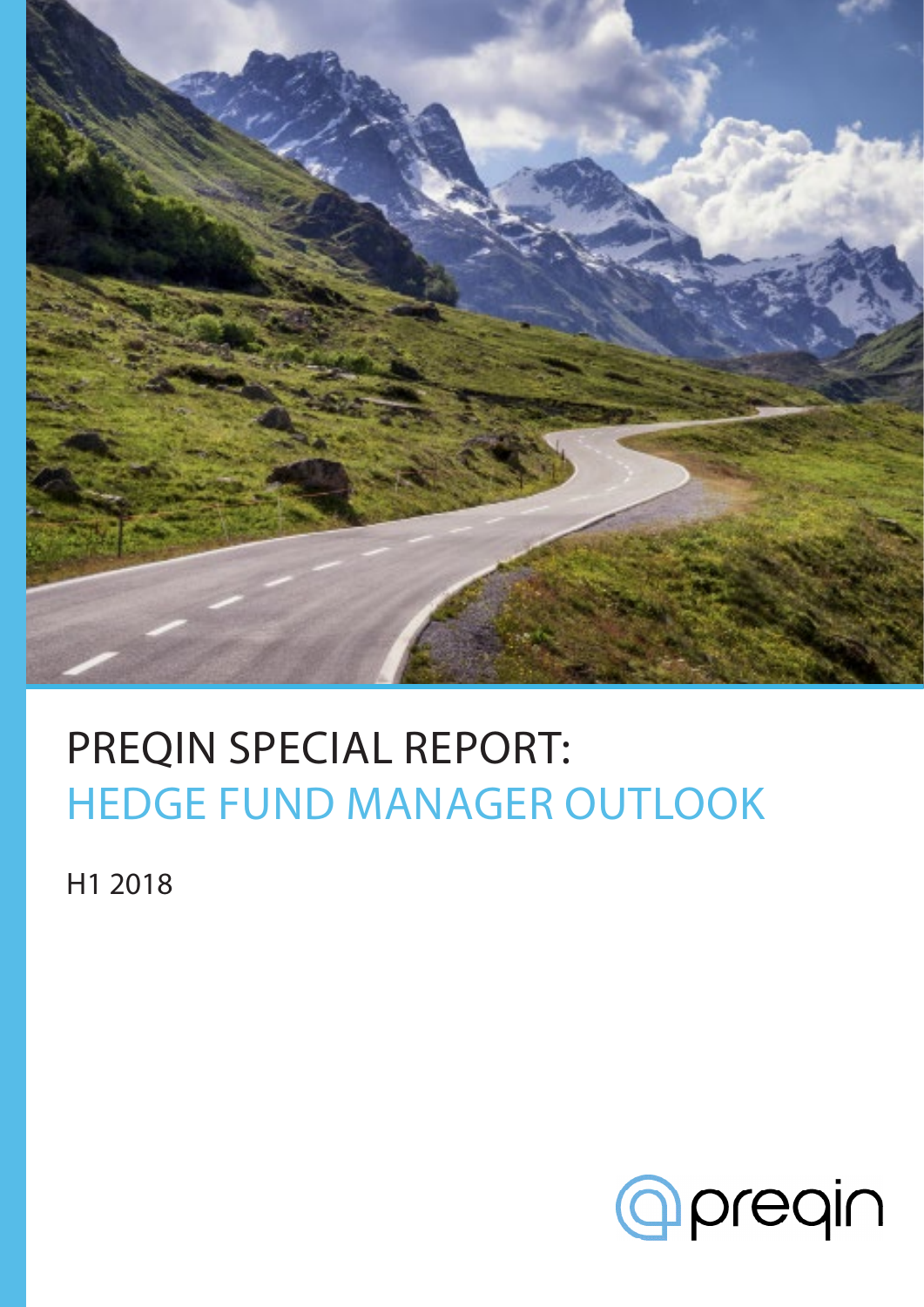## ABOUT THIS SURVEY

I n November 2017, we surveyed 360 hedge fund managers from across the globe. Our study looks at fundraising and performance in 2017, hedge fund fees and an outlook for new products and capital raising in 2018. This report presents some of the key findings.



tire contents of Pregin Special Report: Hedge Fund Manager Outlook. H1 2018 are the Copyright of Pregin Itd. No part of this publication or any information contained in it may be copied, transmitted by any electronic means any electronic or other data storage medium, or printed or published in any document, report or publication, without the express prior written approval of Preqin Ltd. The information presented in Preqin Special Report: Hed information purposes only and does not constitute and should not be construed as a solicitation or other offer, or recommendation to acquire or dispose of any investment or to engage in any other transaction, or as advice tion then he should seek an independent financial advisor and hereby agrees that he will not hold Preqin Ltd. responsible in law or equity for any decisions of whatever nature the reader makes or refrains from making foll of Pregin Special Report: Hedge Fund Manager Outlook, H1 2018. While reasonable efforts have been made to obtain information from sources that are believed to be accurate, and to confirm the accuracy of such information wh e any representation or warranty that the information or opinions contained in Preqin Special Report: Hedge Fund Manager Outlook, H1 2018 are accurate, reliable, up-to-date or complete. Although every reasonable effort has of this publication Pregin I td. does not accept any responsibility for any errors or omissions within Pregin Special Report: Hedge Fund Manager Outlook. H12018 or for any expense or other loss alleged to have arisen in an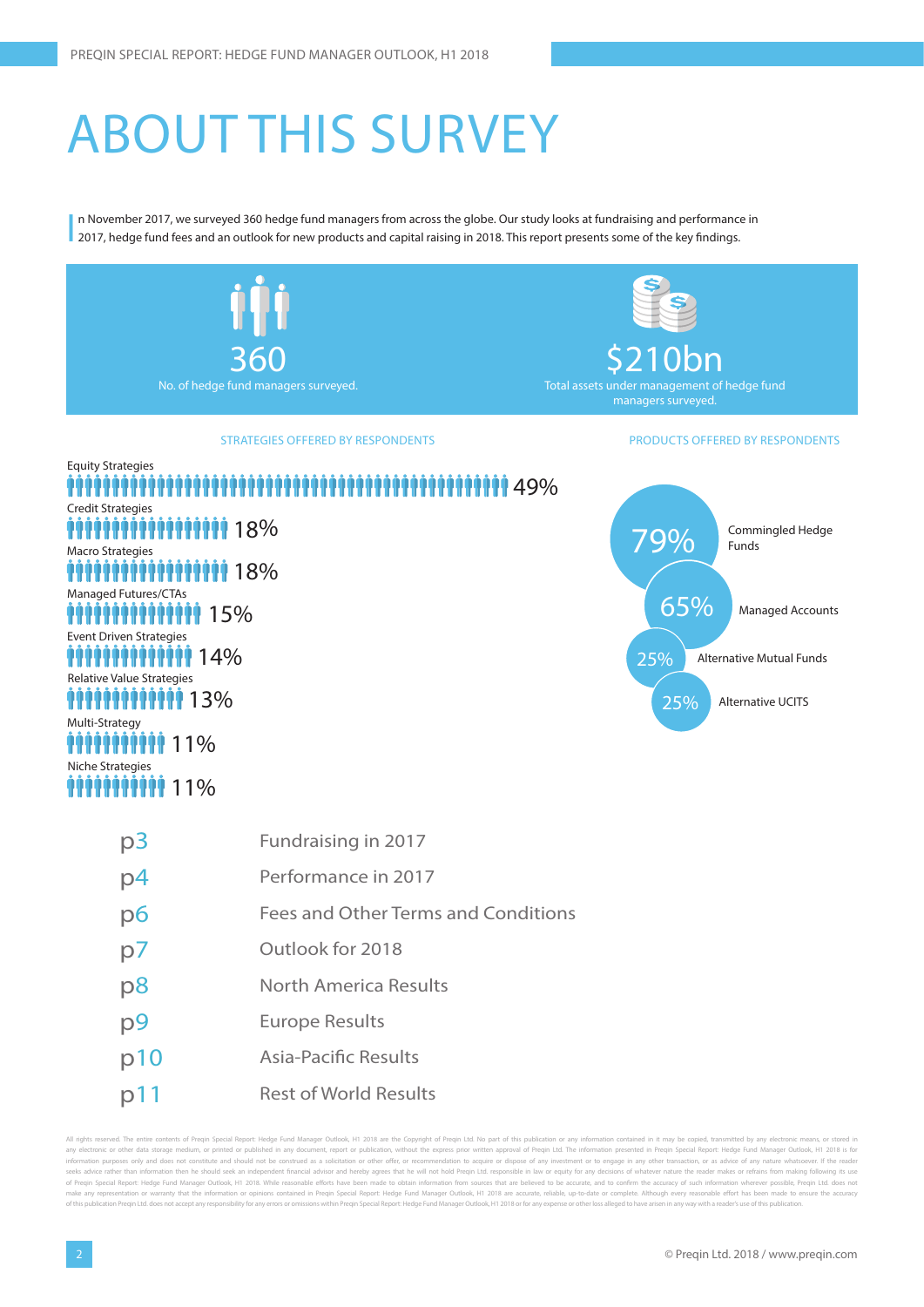$\boldsymbol{X}$ 

### FUNDRAISING IN 2017

#### Fig. 1: Quarterly Hedge Fund Asset Flows, Q1 2015 - Q4 2017



ollowing a challenging year for fundraising in 2016, the hedge fund industry had a better 2017, with investor inflows of \$44bn. This return to positive flows from investors coupled with superior performance drove asset growth to record highs: total assets under management (AUM) of the hedge fund industry now exceeds \$3.55tn. The majority of fund managers enjoyed some of this positive growth: two-thirds of respondents experienced growth in AUM over 2017.

In light of investor inflows, and many managers reporting positive growth in AUM, our survey of fund managers reveals that fewer managers are finding fundraising more challenging in comparison with a year ago (Fig. 2), and more managers are finding it easier to retain capital (Fig. 3), again reflecting the improved environment in 2017.



#### Fig. 2: Fund Manager Views on How the Fundraising Environment Has Changed over the Past 12 Months, 2016 vs. 2017



Fig. 3: Fund Manager Views on How Retaining Assets Has Changed over the Past 12 Months, 2016 vs. 2017



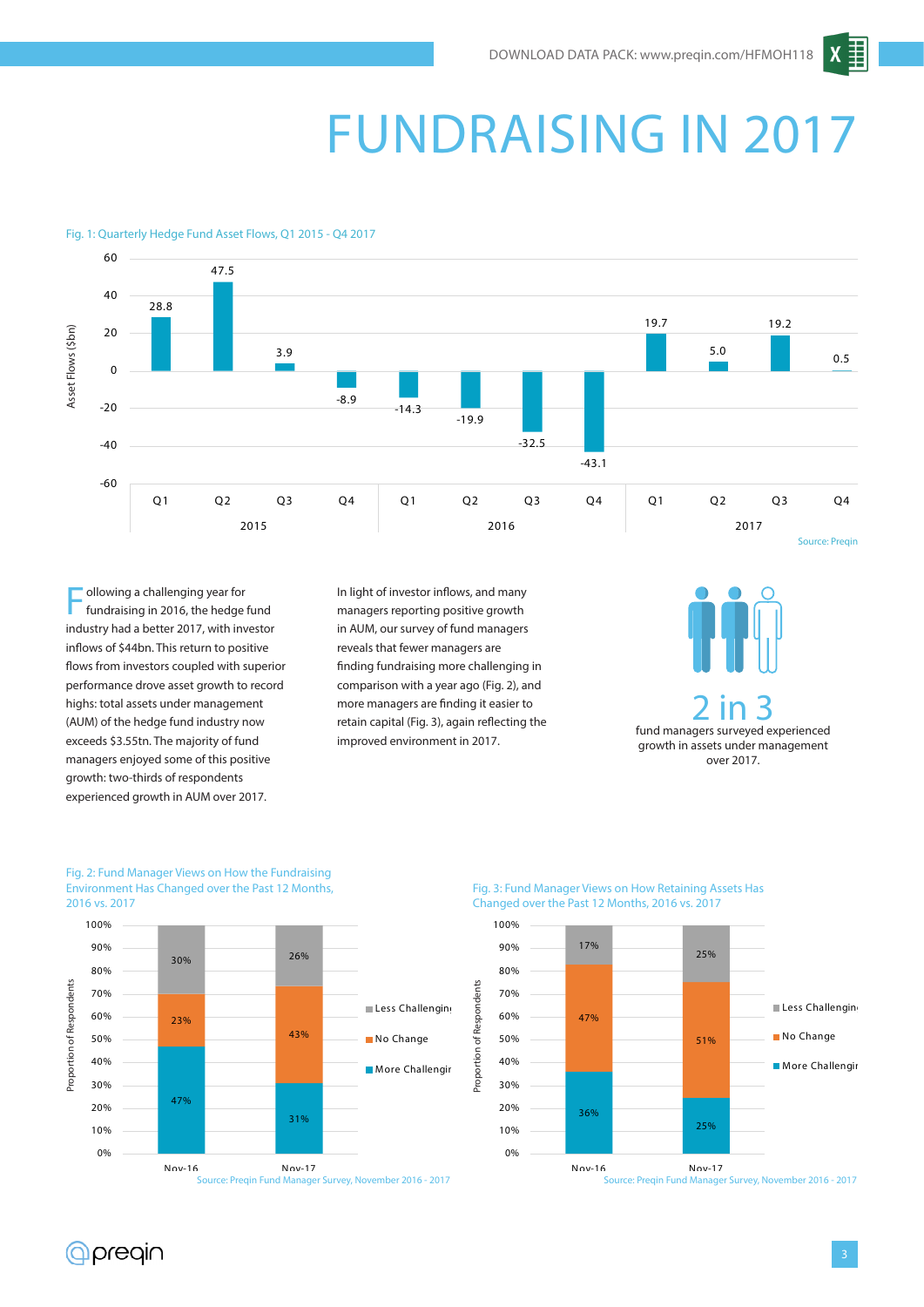### PERFORMANCE IN 2017

he Preqin All-Strategies Hedge Fund benchmark returned 11.41% in 2017, surpassing the return seen in 2016 (+7.67%) and recording the highest annual return since 2013 (+12.72%). Following this strong performance, 74% of respondents reported that their return goals had been met or exceeded over 2017 – a significant improvement from Preqin's survey at the end of 2016, when 59% of respondents reported the same (Fig. 6). This corresponds to a wider shift in the industry towards better performance on a fund-byfund basis. In 2016, less than a quarter of funds generated returns of 10% or more (Fig. 4). In comparison, in 2017, one-third of hedge funds added 10% or more over the course of the year. At the other end of the scale, 34% of funds were underwater in 2016; in 2017 just 16% of funds failed to generate returns above zero.

President Trump, following his election success in November 2016, had one of the largest positive impacts on hedge fund performance throughout 2017, as seen in Figs 7 and 8. In the first half of the year, the so-called "Trump Bump" – the US market rally in the immediate aftermath of the presidential elections at the end of 2016 – had a positive impact on the returns of 61% of hedge funds surveyed in June 2017. Trump's reform proposals – in particular the "Tax Law and Jobs Act" which was passed in December 2017 – also had a



Source: Preqin

significant positive impact on hedge funds: 49% and 44% of managers reported these added tailwinds to performance in H1 and H2 2017 respectively.

Fig. 4: Distribution of Hedge Fund Returns, 2016 vs. 2017\*

Low volatility – in both equity and bond markets – and the low interest rate environment had the largest negative impacts on performance in 2017. However, with several central banks, especially the Fed, moving to increase rates in 2017, which along with other factors has led to increased volatility in equity markets at the start of 2018, the industry may see better performance in 2018. However, with many hedge funds seeing their

January 2018 returns wiped out following a choppy February, this increase in volatility has proved troublesome at the start of this year. The uncertainty surrounding how market movements will impact performance in 2018 is reflected in Fig. 9: fund managers are almost perfectly split in their views as to how the industry will perform in 2018, with equal proportions predicting better and worse performance. This mixed view emphasizes the uncertainty in the market and the potential for challenging market conditions in 2018 to help or hinder returns in the hedge fund space.

#### Fig. 5: Hedge Fund Performance by Top-Level Strategy (As at December 2017)\*

| 01 2017                          | O <sub>2</sub> 2017              | O3 2017                          | O4 2017                          | 2017                             |
|----------------------------------|----------------------------------|----------------------------------|----------------------------------|----------------------------------|
| <b>Equity Strategies</b>         | Multi-Strategy                   | <b>Equity Strategies</b>         | <b>Equity Strategies</b>         | <b>Equity Strategies</b>         |
| 4.46%                            | 2.16%                            | 3.88%                            | 3.87%                            | 15.01%                           |
| <b>Event Driven Strategies</b>   | <b>Equity Strategies</b>         | <b>Event Driven Strategies</b>   | <b>Event Driven Strategies</b>   | <b>Event Driven Strategies</b>   |
| $3.49\%$                         | $2.04\%$                         | 2.78%                            | 3.23%                            | 11.71%                           |
| Multi-Strategy                   | <b>Event Driven Strategies</b>   | Multi-Strategy                   | Multi-Strategy                   | Multi-Strategy                   |
| $3.22\%$                         | 1.73%                            | 2.51%                            | 1.85%                            | 10.09%                           |
| <b>Credit Strategies</b>         | <b>Credit Strategies</b>         | <b>Macro Strategies</b>          | <b>Macro Strategies</b>          | <b>Credit Strategies</b>         |
| 2.75%                            | 1.53%                            | 2.27%                            | 1.74%                            | 7.61%                            |
| <b>Macro Strategies</b>          | <b>Relative Value Strategies</b> | <b>Credit Strategies</b>         | <b>Credit Strategies</b>         | <b>Macro Strategies</b>          |
| 2.13%                            | 0.54%                            | 1.73%                            | 1.40%                            | 5.57%                            |
| <b>Relative Value Strategies</b> | <b>Macro Strategies</b>          | <b>Relative Value Strategies</b> | <b>Relative Value Strategies</b> | <b>Relative Value Strategies</b> |
| 1.62%                            | $-0.65%$                         | 1.39%                            | 0.70%                            | 4.31%                            |

Source: Preqin

\*Please note, all performance information includes preliminary data for December 2017 based on net returns reported to Preqin in early January 2018. Although stated trends and comparisons are not expected to alter significantly, final benchmark values are subject to change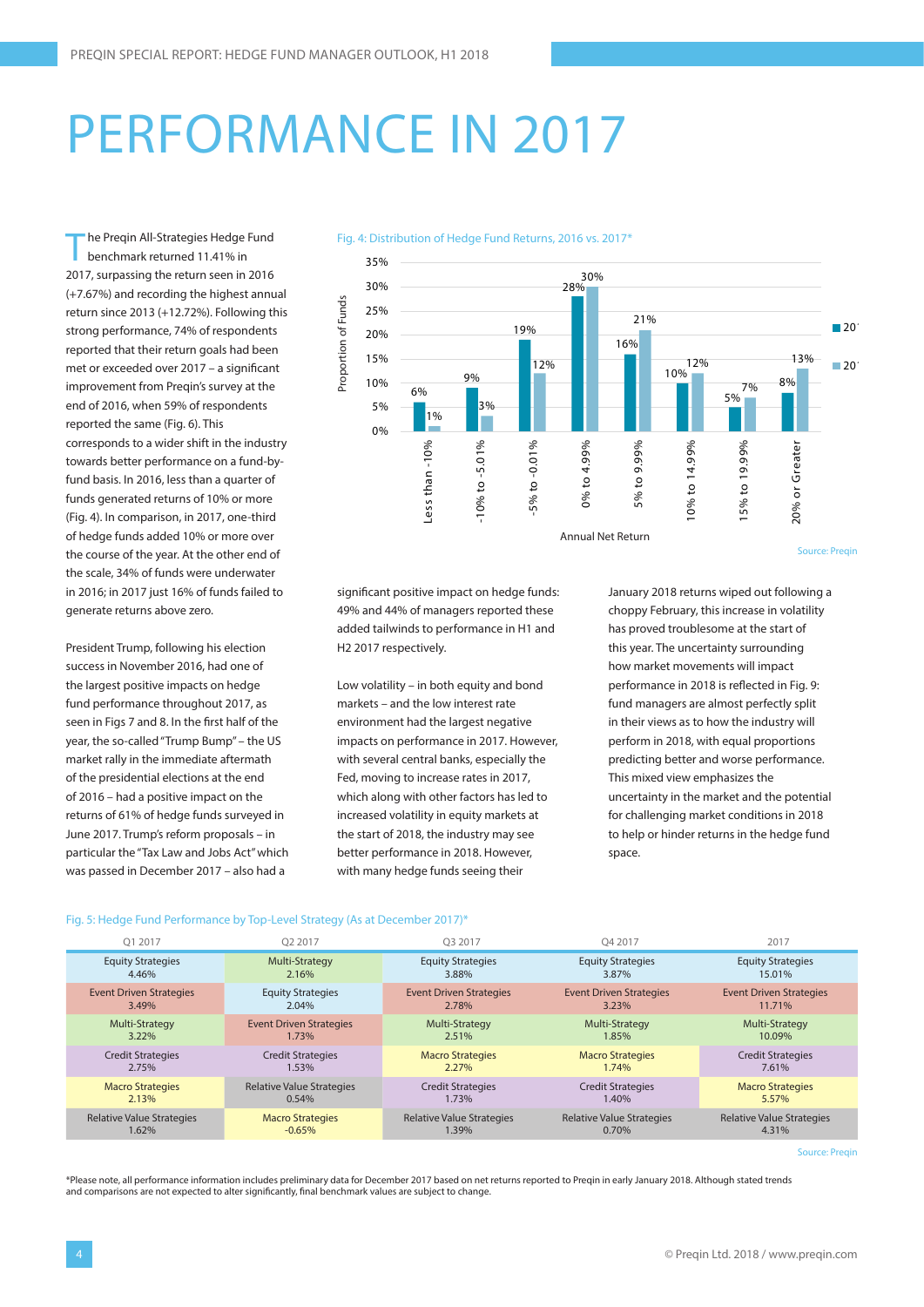



Fig. 6: Fund Manager Views on Returns in the Past 12 Months Relative to Objectives, 2016 vs. 2017

Fig. 8: Fund Manager Views on the Key Macro Factors that

US Fed Interest<br>Rate Increase

Positive Impact

Low Volatility<br>In Bond Markets

/olatility in Oil Markets

Impacted Hedge Fund Performance in H2 2017

Fig. 7: Fund Manager Views on the Key Macro Factors that Impacted Hedge Fund Performance in H1 2017



Preqin All-Strategies Hedge Fund Benchmark in 2018 Compared to 2017



Source: Preqin Fund Manager Survey, November 2017

#### PREQIN SPECIAL REPORT: TOP PERFORMING HEDGE FUNDS IN 2017

This report takes a closer look at those funds that reached the top of the performance ranks in 2017. Using data taken from Preqin's online platform, we examine the top performing hedge funds over a one- and three-year basis, as well as those funds that have been performing consistently well over the past three and five years.

Source: Preqin Fund Manager Survey, November 2017

Negative Impact

UK Brext Decision

Volatility in

**Commodity Markets** 

ZIRP and NIRP in

Europe and Japan

North Korea

Ξ

seopolitical Volatility

To download your free copy, please visit our Research Center:

www.preqin.com/rcp

Proportion of Respondents

Proportion of<br>Respondents

70% 60%

50%

40%

30%

20% 10%

œ

 $250$ 

In Equity Markets Low Interest Rate Environment President Trump Reform Proposals

Low Volatility



Fig. 9: Fund Manager Predictions for the Performance of the

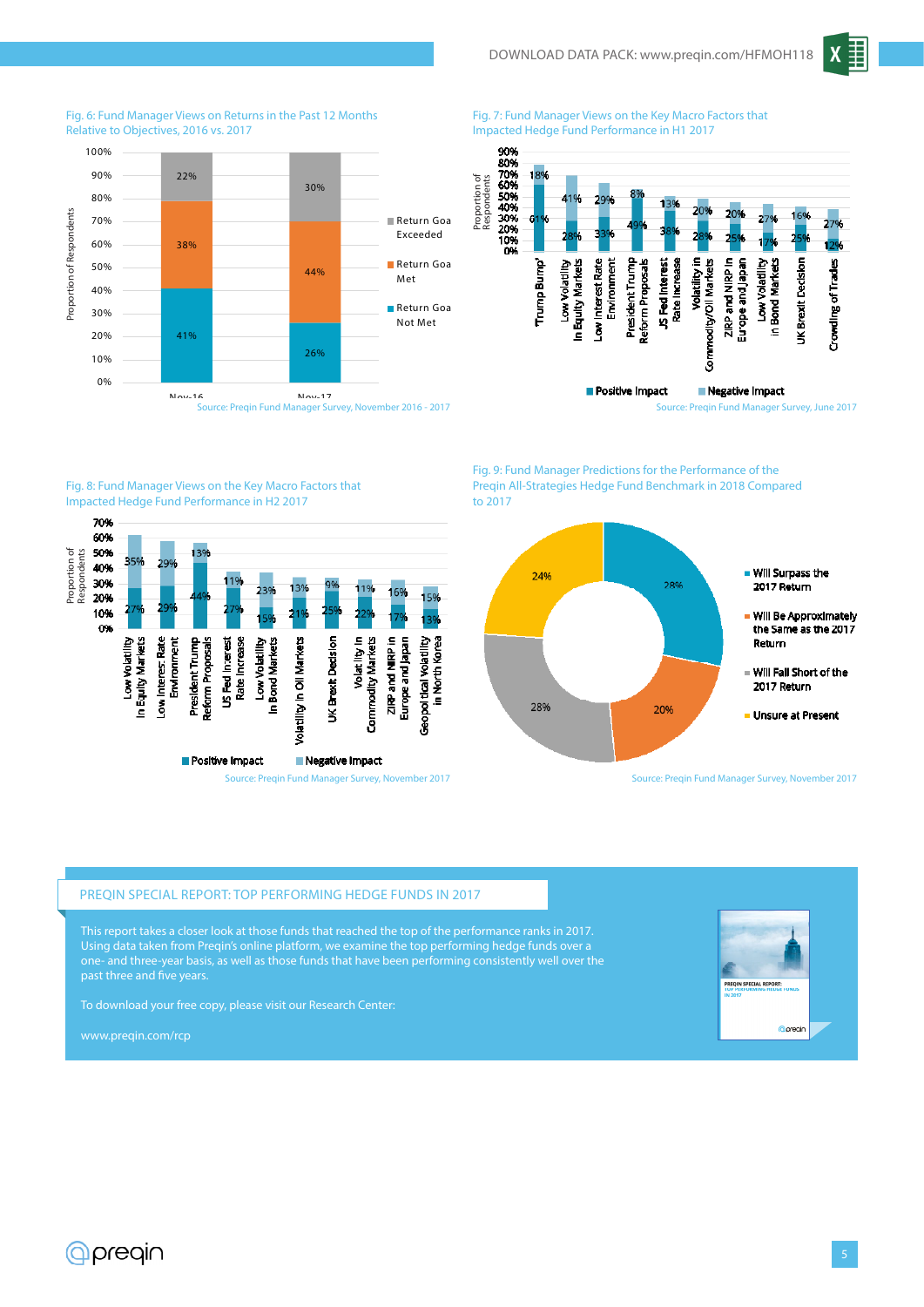### FEES AND OTHER TERMS AND CONDITIONS

I nvestor demand for more favourable fees remains a top challenge in the industry today; 57% of fund managers surveyed felt this would be a key driver of change in 2018, behind only the performance of the industry (59%). Despite fund managers recognizing this demand, there remains some separation between what investors demand and what managers are willing to change. As shown in Fig. 10, although more than half of managers reported they would reduce management fees to attract investors, 57% of institutions we spoke to in December 2017 wanted managers to reduce both management and performance fees – something just a third of hedge funds reported they would do.



Fig. 10: Fee Structures Investors Would Like to See Changes to in 2018 vs. Fee

THREE LEADING DRIVERS OF CHANGE FOR HEDGE FUNDS IN 2018 ACCORDING TO MANAGERS



Despite this incongruity of investor demand and manager willingness to respond, we are seeing managers increasingly look for new ways to align performance incentives. High-water marks are used by the majority of managers (Fig. 11); just 10% of survey respondents do not have these in place, or have no plans to. Tiered fee structures and hurdle rates are also used by 39% and 40% of respondents respectively in at least one fund. Moving forwards, the '1 or 30' structure, developed by Albourne Partners in conjunction with Teacher Retirement System of Texas to better align interests, may be something

that gains traction; although only 4% of respondents already have this in place, 27% of managers are open to adding this structure in the future.

With investor demand for more favourable fees still a leading driver of change, managers are continuing to respond with concessions in return for certain investment conditions. Managers are most willing to offer fee concessions in return for a large or seed investment in a fund; 38% and 37% of respondents respectively reported they would reduce fees as a result (Fig. 12).



#### Fig. 12: Reasons Why Hedge Fund Managers Have Offered Fee **Concessions**



Source: Pregin Fund Manager Survey, November 2017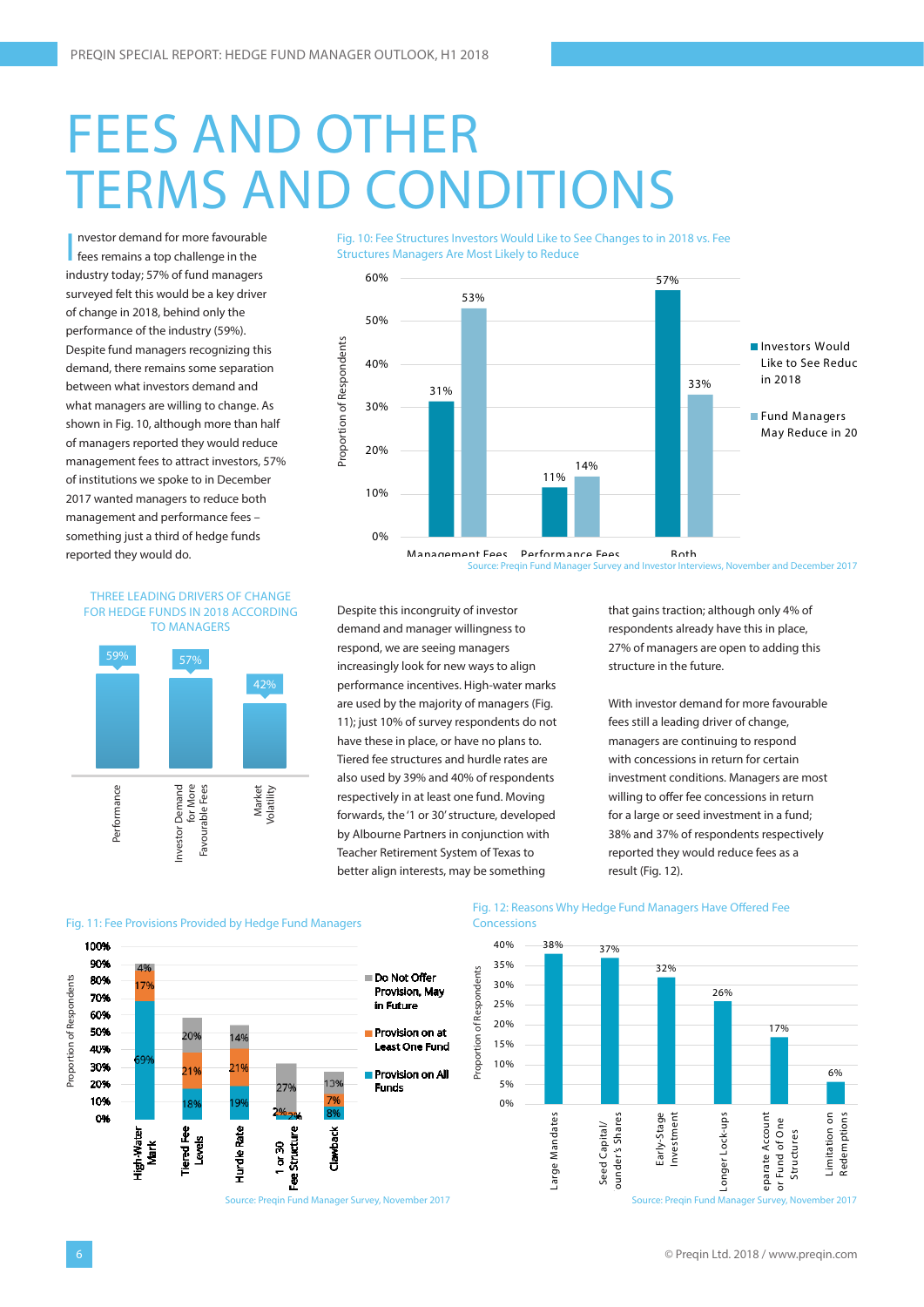### OUTLOOK FOR 2018

early one-third of fund managers surveyed at the end of 2017 were planning to launch a new fund in 2018, of which nearly half (48%) intended to launch their new fund in the first quarter of the year (Fig. 13). Forty percent of these planned launches will represent a new strategy offered by the firm, as fund managers see new opportunities in a changing global marketplace. Equity and credit strategies account for the largest proportions of planned fund launches in 2018 (33% and 16% respectively).

Following a year of improved performance and net investor inflows, industry AUM increased 9.2% to \$3.55tn in 2017, and fund managers are predicting further growth in 2018. Almost two thirds (64%) of fund managers expect industry assets to continue to rise over 2018, with just 16% predicting a contraction (Fig. 14).

The majority (56%) of fund managers predicting growth in assets foresee both performance and investor allocations as the key drivers behind the increase (Fig. 15), similar to the drivers of growth in 2017. In isolation, performance is viewed as the factor to drive asset growth in 2018 by a greater proportion (26%) of respondents than allocations to the industry (17%).

While fund managers went into 2017 with aims of reviving investor sentiment and reversing recent performance trends, managers have ended the year looking for more of the same in 2018: improved performance, asset growth and improving investor sentiment have shaped a positive year for hedge funds. Looking to 2018, uncertainty surrounds global equity markets and future hedge fund performance; however, managers remain optimistic, predicting industry growth and planning product expansion through new launches over the coming 12 months. If 2017 was a year for change, 2018 is one for consistency.

#### Fig. 13: Strategies Hedge Fund Managers Plan to Launch in 2018



Fig. 14: Fund Manager Expectations for Hedge Fund Industry Assets under Management in 2018





|    | Performance<br>26% | Investor<br><b>Allocations</b><br>17% | <b>Both</b><br>56% |     |      |
|----|--------------------|---------------------------------------|--------------------|-----|------|
| 0% | 20%                | 40%                                   | 60%                | 80% | 100% |

Source: Preqin Fund Manager Survey, November 2017

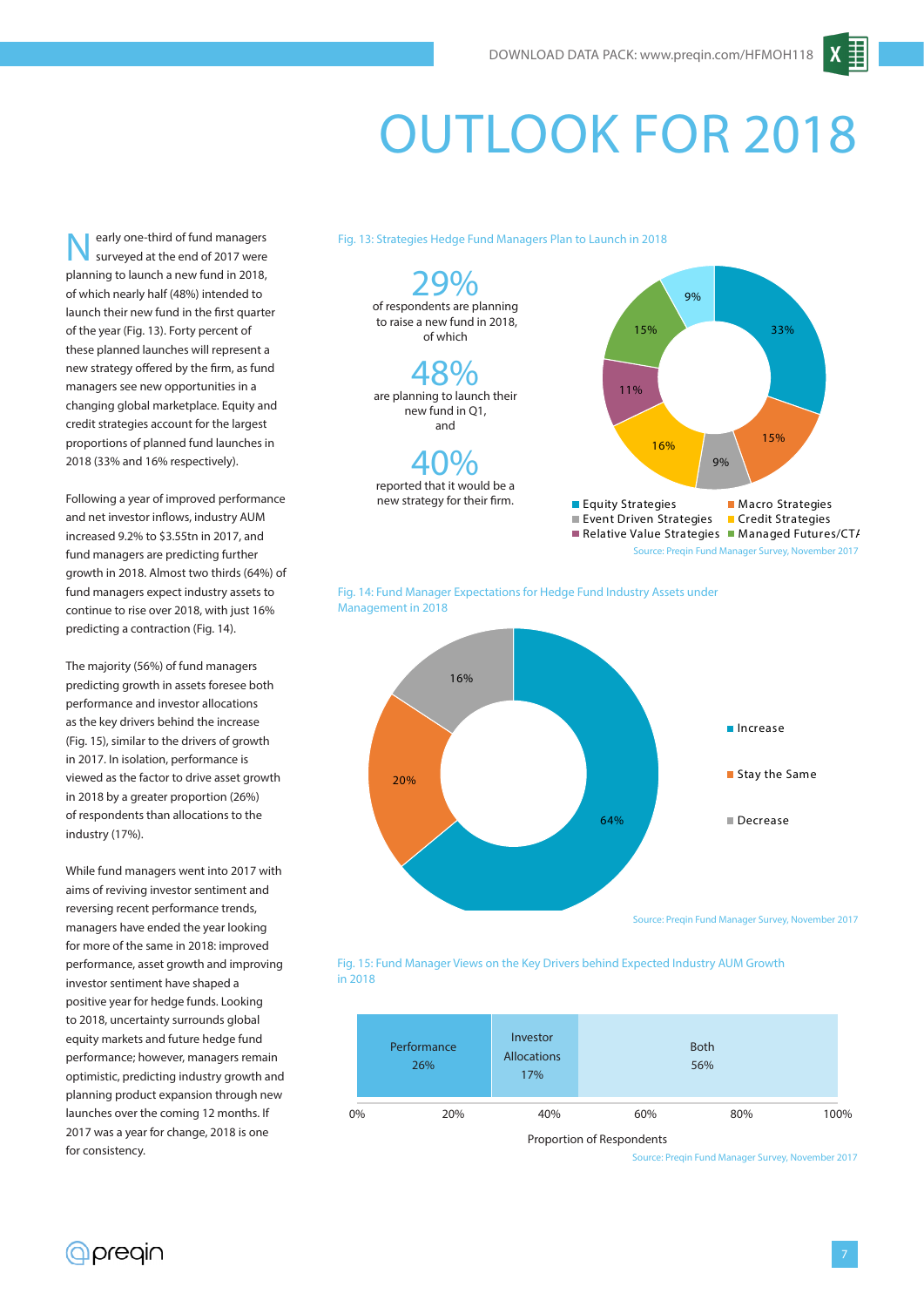### NORTH AMERICA RESULTS



Fig. 17: North America-Based Fund Manager Views on Returns in the Past 12 Months Relative to Objectives



Source: Preqin Fund Manager Survey, November 2017

Fig. 18: North America-Based Fund Manager Views on the Key Macro Factors that Impacted Hedge Fund Performance in H2 2017



Fig. 20: Strategies North America-Based Fund Managers Plan to Launch in 2018



Fig. 19: North America-Based Fund Manager Views on the

23% of North America-based respondents are planning to launch a new fund in 2018. The strategies they intend to pursue are:



Source: Preqin Fund Manager Survey, November 2017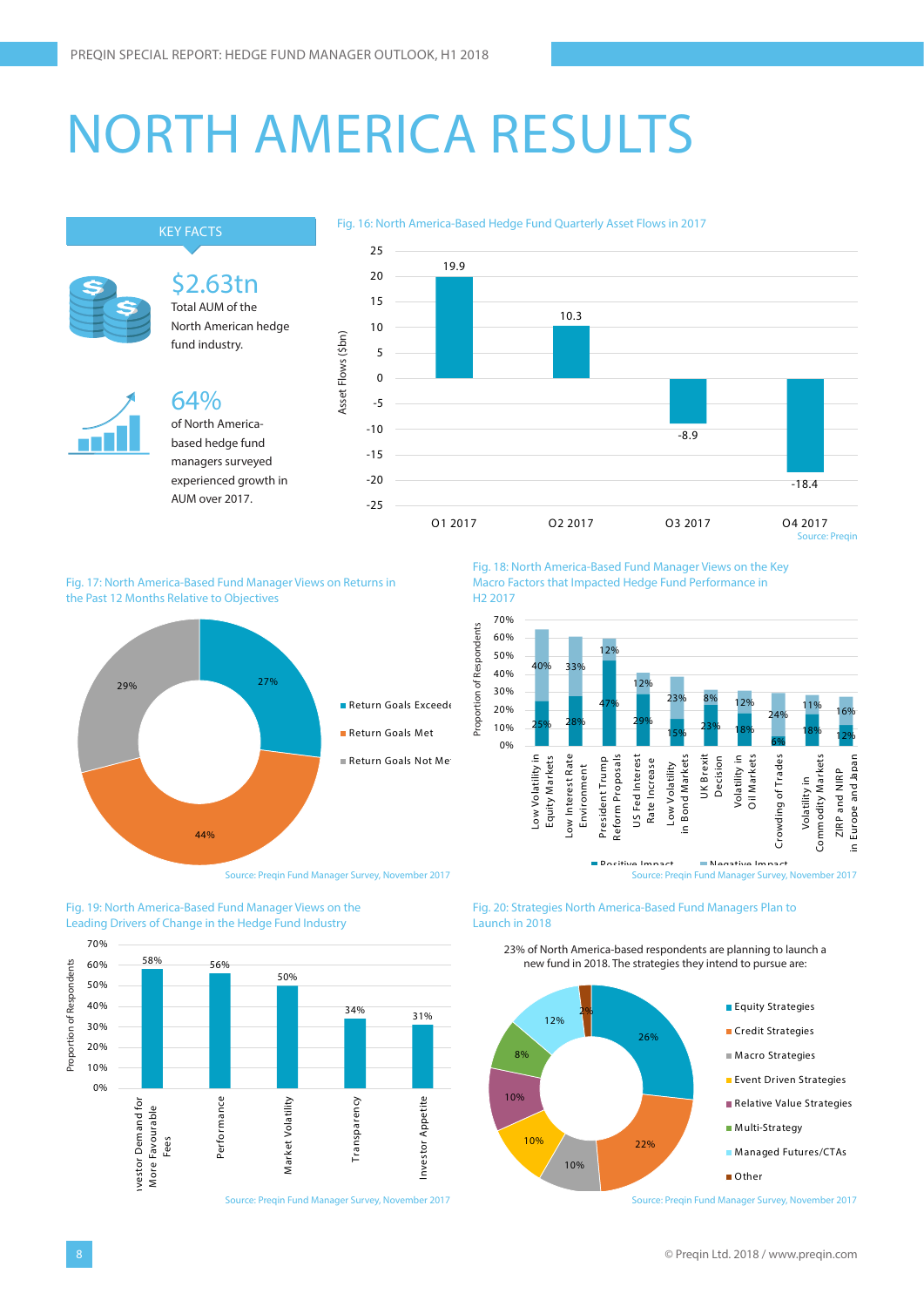## EUROPE RESULTS

#### Fig. 21: Europe-Based Hedge Fund Quarterly Asset Flows in 2017



Fig. 22: Europe-Based Fund Manager Views on Returns in the Past 12 Months Relative to Objectives



Fig. 24: Europe-Based Fund Manager Views on the Leading Drivers of Change in the Hedge Fund Industry



Fig. 23: Europe-Based Fund Manager Views on the Key Macro Factors that Impacted Hedge Fund Performance in H2 2017



Fig. 25: Strategies Europe-Based Fund Managers Plan to Launch in 2018



39% of Europe-based respondents are planning to launch a new fund in 2018. The strategies they intend to pursue are:

*<u>Apregin</u>*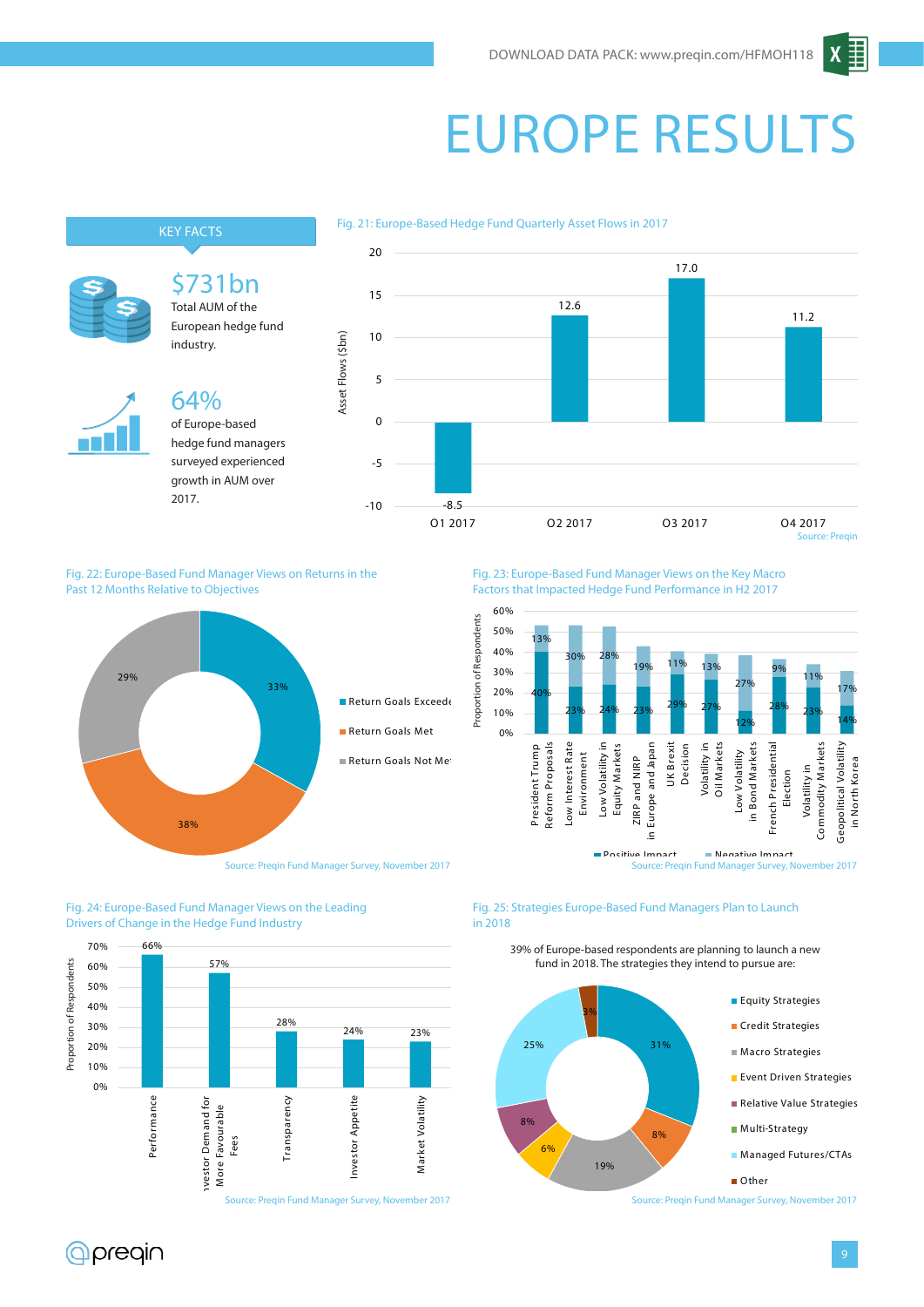### ASIA-PACIFIC RESULTS



Fig. 27: Asia-Pacific-Based Fund Manager Views on Returns in the Past 12 Months Relative to Objectives



Source: Preqin Fund Manager Survey, November 2017

Fig. 29: Asia-Pacific-Based Fund Manager Views on the Leading Drivers of Change in the Hedge Fund Industry



Macro Factors that Impacted Hedge Fund Performance in H2 2017



#### Fig. 30: Strategies Asia-Pacific-Based Fund Managers Plan to Launch in 2018



33% of Asia-Pacific-based respondents are planning to launch a new fund in 2018. The strategies they intend to pursue are:

Source: Preqin Fund Manager Survey, November 2017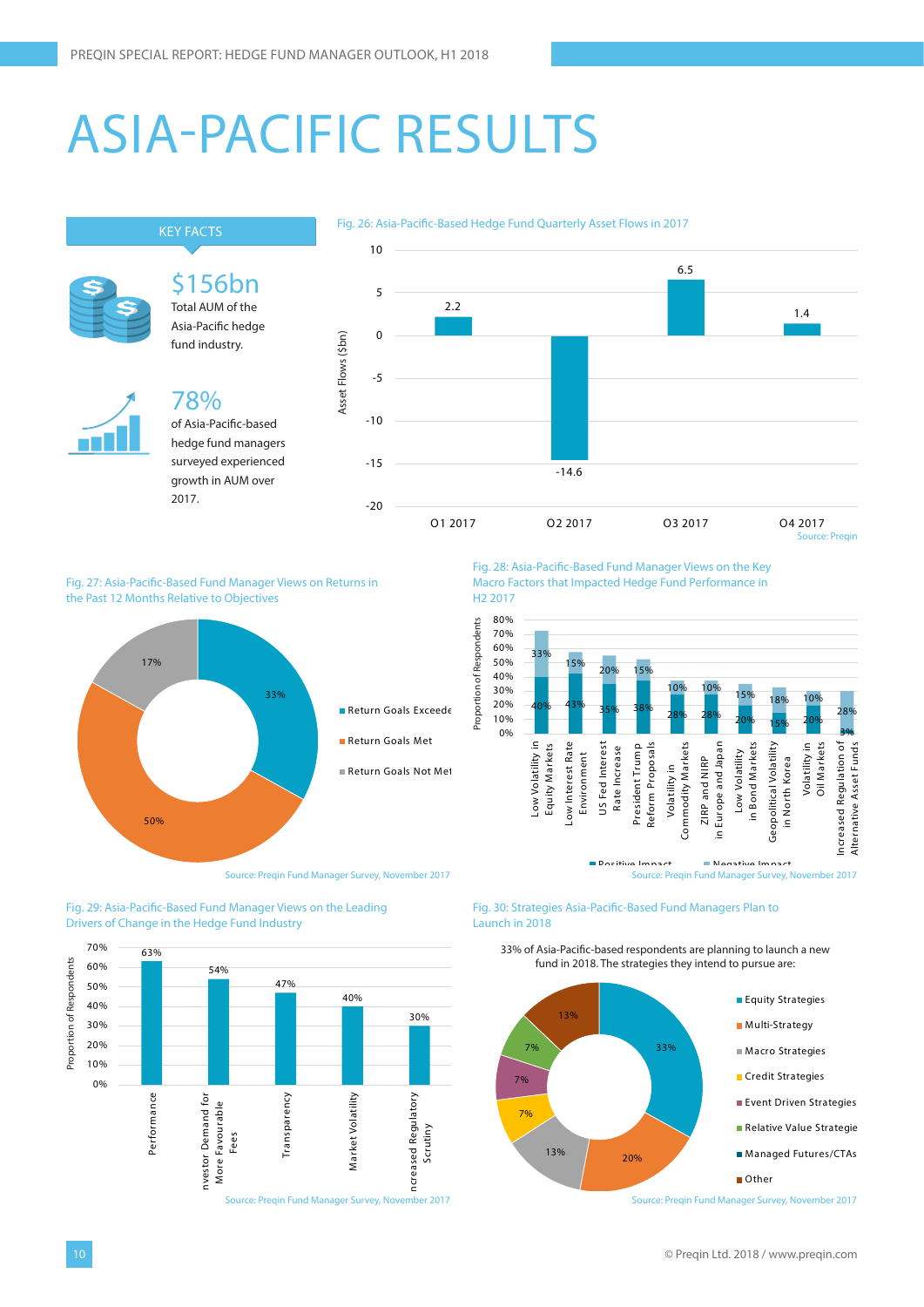### REST OF WORLD RESULTS



Fig. 32: Rest of World-Based Fund Manager Views on Returns in the Past 12 Months Relative to Objectives



Fig. 34: Rest of World-Based Fund Manager Views on the Leading Drivers of Change in the Hedge Fund Industry



Fig. 33: Rest of World-Based Fund Manager Views on the Key Macro Factors that Impacted Hedge Fund Performance in H2 2017



Fig. 35: Strategies Rest of World-Based Fund Managers Plan to Launch in 2018





Source: Pregin